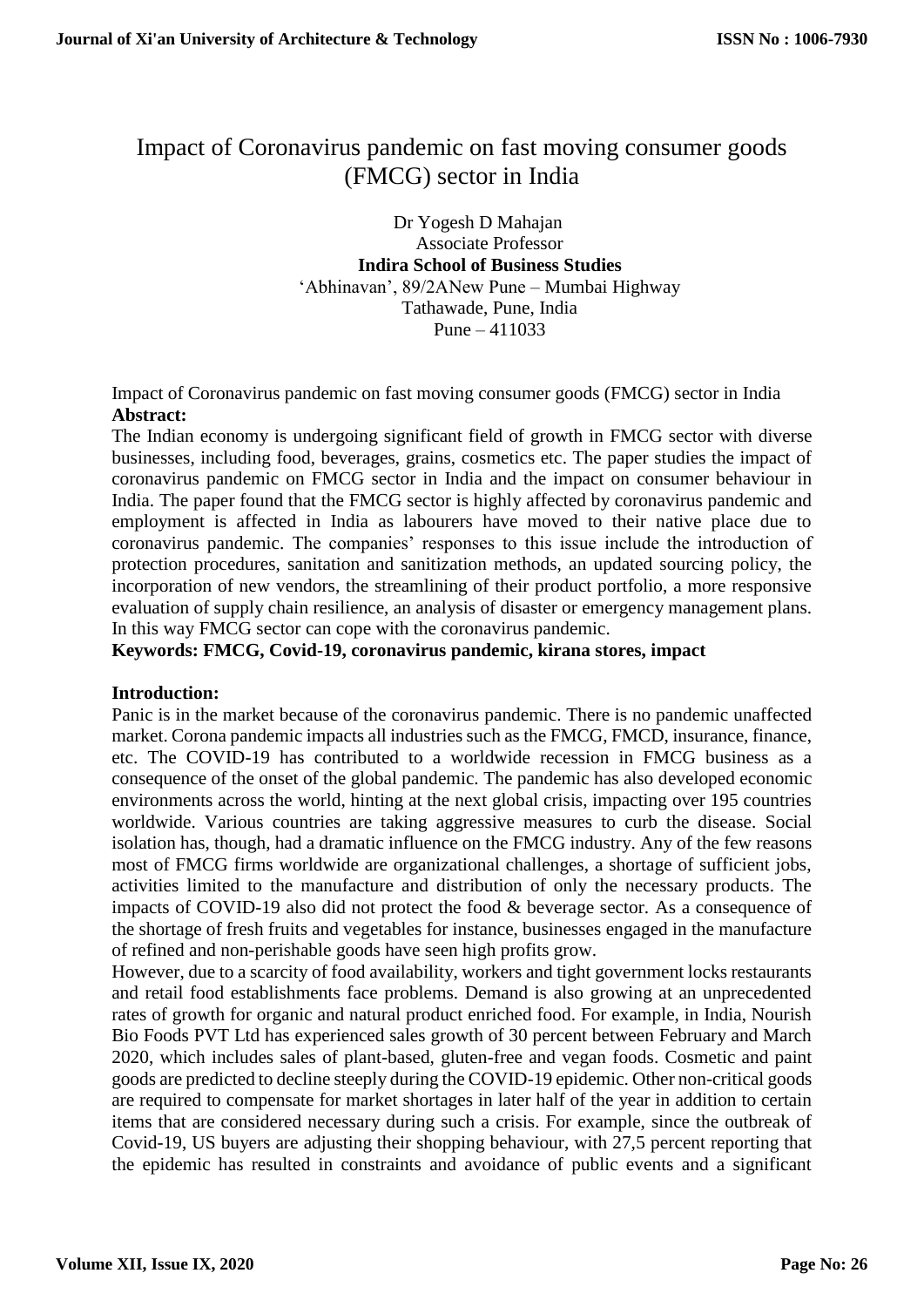decrease in demand for cosmetic goods. On the other side, demand is rising at an alarming pace worldwide for personal hygienic goods such as side sanitary equipment and hand washing in physical retail and online retail (Mahajan, 2020).

### **Review of literature**

The fundamental and cyclical faults in several economies have surprisingly been found in COVID-19. All of them is definitely India. India has been a major guiding power for industrial development and stability until recently. The parameter of 'GDP growth rate' was next to China. India is also a major socioeconomic empirical issue for many scholars worldwide as the biggest democratic nation with history of hunger, illiteracy, institutional inequality and casteism. Before the advent of Corona, the Indian economies confronted increasing corruption, crony capitalism, inflation of the rural economy, and extreme banking inefficiency. This battle is largely attributed to systemic weaknesses in this country which have not been remedied by substantive policy reforms. The pandemic has made Indians, especially the young, badly affected. In the context of the same influence on the global economy, Jakhotiya summarized the effects of COVID-19 on the Indian economy. In addition to discussing COVID-19, the paper proposes some solutions that also eliminate certain structural defects. I have a simple proposal for readers to examine the existing situation of India, bearing in mind that it suffers concurrently on two fronts. The new pandemic and its former legacies (Jakhotiya, 2020).

Mahajan describes the factors that drive Indian millennials to a particular online retailer in India and perceptions of millennials towards these online retailers. The paper studies the same in the Indian context. It is found that millennials are more or less satisfied with the services of selected online retailers. It was also found that four factors where statistically significant for millennials for selecting a particular online retailer (Mahajan, 2017; Mahajan,2015).

At both points of view, COVID-19 changed our lives. Companies and foreign markets will never be the same as the planet restarts after the COVID-19. In the markets of tomorrow, several emerging developments, including the D2C, the creation of the Omni channel etc. Companies who proactively recognise these patterns will be the champions. Macro, customer and supply-side interruptions create a dynamic network that pushes these economic patterns. In this paper, Shetty have made an attempt to analyse this complex network with respect of FMCG and retail industries of India, and have listed down trends in these markets and potential strategies companies must incorporate in order to come out of this pandemic successfully (Shetty, 2020).

### **Objectives of the study:**

- 1) To study the impact of coronavirus on FMCG sector and kirana stores in India
- 2) To study the impact of coronavirus pandemic on consumer behaviour in India
- 3) To suggest measures to improve the present situation of FMCG sector in India

### **Research Methodology**

The paper studies the present impact of coronavirus on FMCG sector in India. The study is descriptive in nature. The study uses primary and secondary data for the analysis of the FMCG sector. The secondary data is collected from websites, blogs, magazines and newspapers in India. The study critically analyses the present situation of FMCG sector in India and its impact on consumer behaviour. The geographical scope of the study is India. The paper first studies impact of coronavirus on FMCG sector. Then the impact of coronavirus pandemic is studied employment and consumer behaviour in this sector.

### **Data Analysis and Interpretation**

### **FMCG during the pre-COVID world**

In India the FMCG market has evolved rapidly and in the years prior to the pandemic. After mid-2018 the market has been growing, with growth rates falling rapidly from mid-teens to roughly one half by Jan / Feb 2020 over the past 15-18 months. In this situation, FMCG companies sought to bargain in the expectation of a market share by lowering costs and selling customers higher supplies. For urban India in particular. But the story of rural India can not be overlooked. Lately, in rural India the FMCG sector expanded faster than the FMCG goods market, which accounts for roughly half the total country expenditures. The semi-städtischen and rural industries account for over 40 per cent of FMCG 's total sales in India and the rural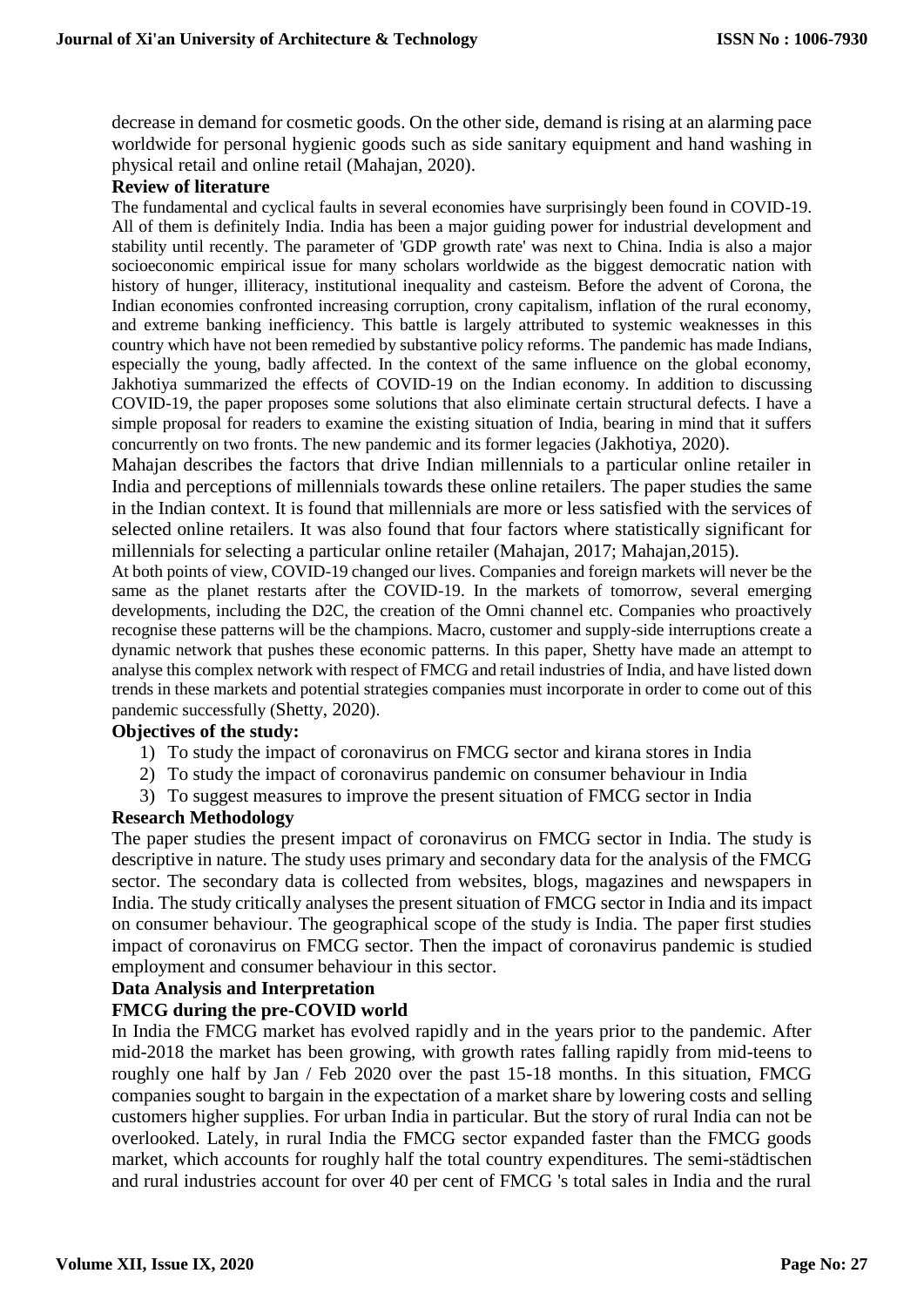Indian FMCG segment is expected to be a growing force for the industry in general with approximately 12 per cent of the world 's population in Indian villages. FMCG companies aim to introduce smaller packages for products which possibly correspond to the lower incomes of people in rural India to improve their rural presence. It is a perfect illustration of how corporations strive to implement innovative development plans.

Especially because of the skewed bargaining power and unorganized selling capacity of the Kiranas, western trading and ordered exchange had given a very pernicious outcome to the Kirana district market. This will improve, as steps have also been taken to digitize Kirana shops, so they can interact with the larger retail partners.

There has been some attention given to the latest chemistry between global technology and Indian telecom giants. The recently concluded Jio-Facebook partnership, which could have repercussions for the entire FMCG market, is a job of Sajith Pai from Blume Ventures. The digitalization of Kirana stories tells me that a number of businesses, including FMCG – Modern India, have the most important developments. The FMCG industry is dealing with a broad variety of implications. The skyrocketing smartphone penetration in the country, coupled with one of the lowest data charges in the world, has helped bring India online. This has changed the face of consumer behaviour in the country. With the majority of the population expected to be online, the e-commerce sector is flourishing. While Covid-19 has accelerated the pace at which India adopts digital means of buying FMCG products, the trend has been upward for a while now, with e-commerce expected to contribute to about 11 percent of FMCG sales by 2030. Therefore, India stands to immensely benefit from the power of the internet.

### **FMCG during the post-COVID world**

In India, post-Covid-19 outbreak, demand for hand sanitizers, hand wash and other health hygiene products have to increase at an exponential rate. The year 2020 is anticipated to have the highest growth for these products. The increasing knowledge of hand hygiene antiquates by Indian consumers is anticipated to offer many domestic and foreign players a lucrative opportunity by 2022. In India, a good e-commerce system would also lead to the production of hand sanitizers, hand washing and other items for hygiene. Many leading customers claim that more than 600,000 Kirana outlets might have shut down during lockouts, experienced a liquidity shock or have the owners returned to villages and were scared that most of them might not reopen. In the phone industry, pressures are also felt, as the All India Telecom Retailer Association reports that approximately 60% of the 150,000 stores that sell smartphones have refused to open since they were approved to sell non-essentials. Industry managers have said small channels are pinched by the reality that manufacturers work in cash and don't give compensation for 7-21 days. The industry is worried that these closures will further hinder demand recovery.

Parle Goods recorded closing down in April and May nearly 10 per cent of the 5.8 million kirana stores which used to sell tea and paan from home and road corners. Krishna Rao, head of parle category B, has claimed that distributors have lost their ownership money from the channels. "All of these channels may completely have been taken down. Also 1 to 2% of the 42 largest lakhs have been shut down, with proprietors moving to their villages, and this may remain so for the next 5-6 months. While some could reopen, the closing of small kiranas would also impact the scope of businesses. Most of the retail closures may be transient and they will resume gradually, while kiranas could be limited for long periods of time. Sunil Kataria, Chief Executive Officer of Godrej Consumer Goods India & SAARC, expects shop closures to prove temporary even though the period is unsure. There are approximately 10-12 million small retail outlets selling food and other quickly shifting consumer items in India, but many are fractional and in the hinterland. On the smartphone industry, Arvinder Khurana, AIMRA chief, reported that many shop owners have suffered liquidity problems, severe low brand stocks in the sub-15,000 region, shortage of consumer financing and very little losses. According to Nielsen,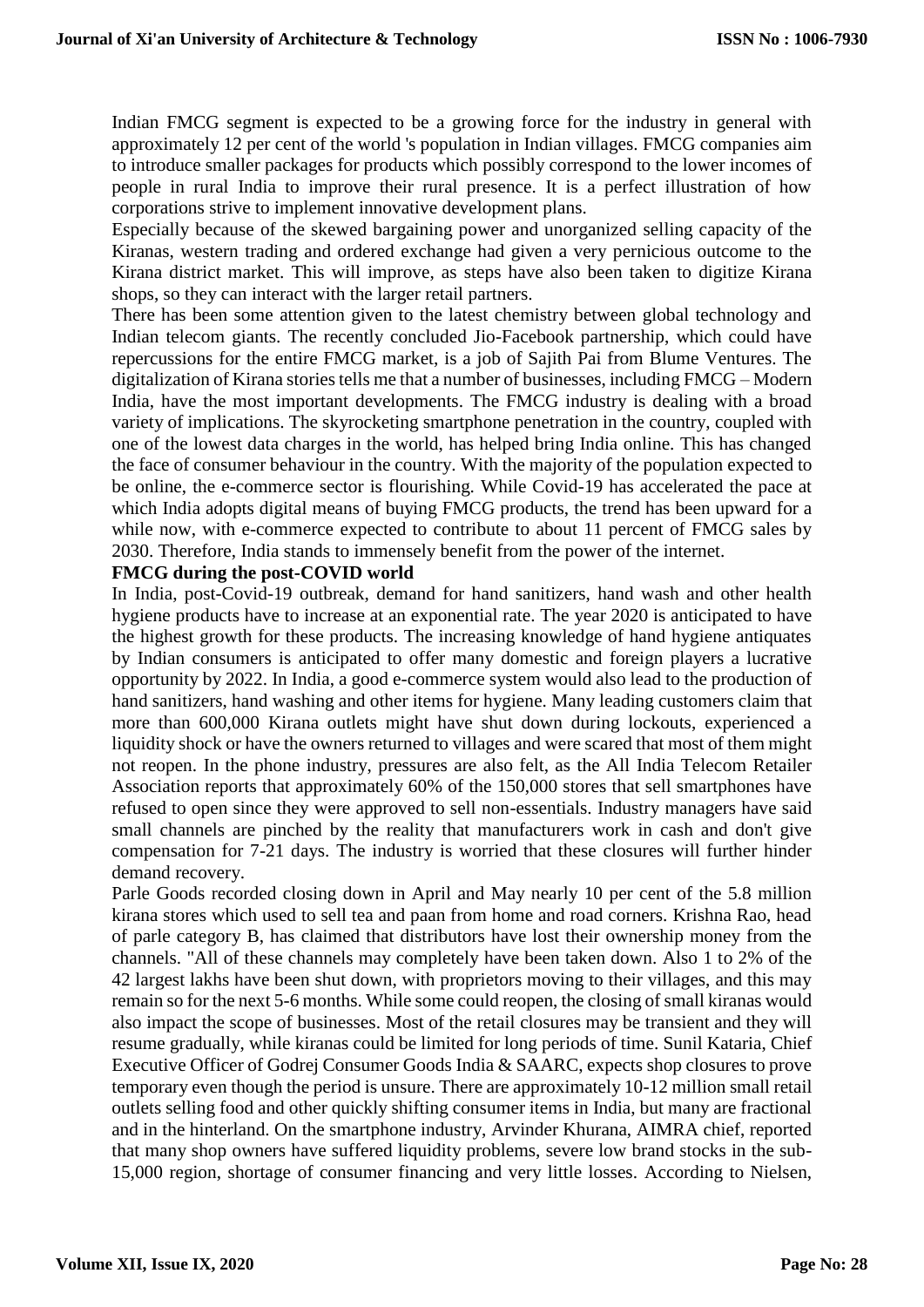FMCG industry sales fell 34% YO in April, contributing to a 38% decrease in sales in smaller companies, while modern trade reported 5 % growth.

Chemical shops have emerged as a new grocery store, particularly in urban areas, for Indian customer since they can run for longer hours than local kiranas and even modern businesses.

Market research company Kantar estimated that since the lock-off led by Covid, almost 35 million households have bought fast-moving consumer items from chemist shops compared to 25 million in the previous era. The growth of the customer base clearly demonstrates that everyday food is favored in the pharmacy, he says in a survey. The cumulative FMCG prices in the nation are now 10 % higher than modern chemicals. The platform is used for a long period targeting things like diapers, deodorants and frozen product products. More than two decades of wellbeing and immunity-enhancing items have been introduced in industries during the last three months.

In comparison to the segment of nutritional goods, businesses are showing a increase in health and wellbeing, hygiene and protection revenue in these sectors. Homegrown Emami FMCG Business experiences healthy rural post-March development. Robust sales in rural and semiurban markets have been seen by leading FMCG performers, for example ITC, Godrej, Dabur, Emami and Marico, which claim the expectation that the influence of the COVID-19 crisis will rebound rapidly. Furthermore, businesses note, in addition to the segment of nutritional goods, an improvement in the sales of health and wellbeing, hygiene and safety enhancing immunities in those industries. These products are being sold to businesses in value bundles and their network is also being extended in rural and semi-urban markets.

With migrant workers returning home and the government proposing additional spending on MNREGA and expanded MSPs, rural use would definitely see a boom. In addition, this year's hopes will be for average monsoon. In the hinterland, he said, further boost emotions. Early indicators of strong demand are being seen at new releases including toilets and soaps from the spectrum of personal hygiene. Initiatives such as reward schemes have been introduced in those markets by the Kolkata company. In addition to fruit, fitness and wellbeing, hygiene and immunization booster goods, particularly rural areas, are also at the center of customer demand. "Health and hygiene consciousness among consumers in both urban as well as rural India has increased. Hand hygiene and hand washing, in particular, have seen an explosive growth in India and penetration dramatically increased. In order to reach these audiences, ITC has introduced a hand sanitiser kit at just 50 locations.

Experts said that as the crisis normalizes, metropolitan economies would recover. "The rural sector could perform well in the future with the outlook of a regular mozon. However, when the case of COVID in the urban markets is tracked, lockdowns and instability are minimized, urban markets should bounce back, "said EY associate and National Leader of Consumer Goods and Retail, Pinakiranjan Mishra. In April, Nielsen had reduced its FMCG sector's growth outlook by close to half to 5 % to 6% for 2020, citing consequences of the coronavirus pandemic and potential locks. Humanity has encountered many problems from the very beginning. The size of these problems was distinct and came to us in multiple ways. Starvation, battle, pandemics, global turmoil, and climate change all the way. Thankfully, several of them have mankind – better and more robust. Another obstacle, which today hangs the globe, is the introduction of the modern coronavirus. There are only a couple of these incidents, in which all the human beings become involved or possibly influenced – Covid-19 is one of them. We are surely going to get through that too. Although this epidemic has changed much of our lives, this destructive disease offers up possibilities for fresh prospects – the individuals and organizations. This is just as valid for the field of Fast Moving Consumer Products.

### **Impact of Covid-19 on consumer behaviour**

For a moment, the novel coronavirus is here. It has proven that life and our attitude to it will never ever be the same. Of necessity, this transition is having a detrimental effect on some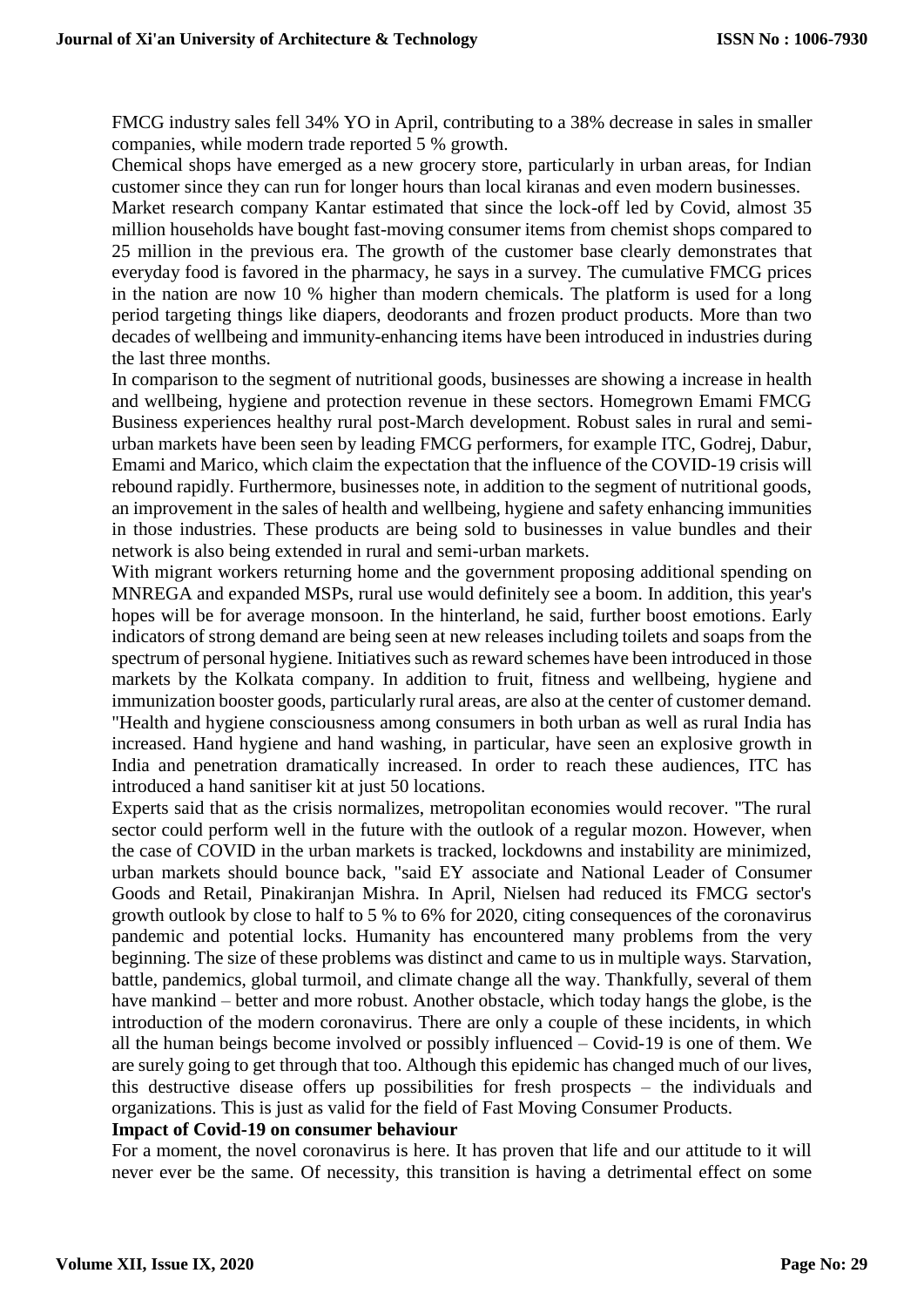firms and offers some a boost. I expect several shifts in the consumer 's actions in the immediate to medium term that require FMCG businesses to shift their customer acquisition and retention strategies. Owing to COVID, the structure of the market basket has shifted and certain adjustments are lasting. An increased focus on health and hygiene will become the norm. Demand in the discretionary categories is likely to come back slowly but not immediately.

We see aa rise in demand for goods to boost personal hygiene in, in and about homes and workplaces for the typical customer. There is an increasing market for such items such as soap, hand washings, bathroom sanitary appliances, disinfectants, towels, gloves, home-cleaning goods such as floor-cleaners and cookware cleaners; cleanliness and hygiene are considered to be the latest mantras. These criteria are likely to be fulfilled by FMCG firms. Likewise, businesses focused on food essentials and nutritional items like instant noodles, gourmet meals, frozen snacks, dinner, cooking oil, fast mixes and supplements would be on demand. Consumers often expect large goods to help develop protection from disease. That said, certain categories are anticipated to take a seat back for a while in the FMCG market. Companies are prudent to change their emphasis from categories that are not basically deodorant, perfume, skincare and other cosmetics, gourmet cuisine, etc. In order to eliminate issues regarding commodity freshness and expiry, it would also be important to properly control inventories. The CSR activities of the FMCG companies will be affected (Mahajan, 2018)

There are also two common shifts in the purchasing habits of consumers. Consumers will want to cut their visits to stores as much as possible. This will mean that the total amounts paid on each journey will possibly grow when they tend to stop going to the store on certain occasions. The current trend will be internet shopping. Initiatives such as the 'no touch rule' from major actors would step up this increase in online shopping and customers will be able to get the products at home from the convenience of their homes. A big development in the industry is the fast increase in rural demand in the short term. This is largely because of the relocation to their homes of the migrant worker population. While they are mostly low-income, government schemes like the Mahatma Gandhi National Rural Jobs Guarantee Act (MGNREGA) are supposed to provide households in rural India with jobs, which would pave the way for rising rural demand, at least so long as migrants do not return to town for work. The loan taken by the kirana stores through government schemes like mudra loans (Mahajan, 2019) will be difficult to repay.

This change in customer demand would be the imminent obstacle confronting firms. A structural change in the market divisions would be required in order to devote capital to the categories where demand would grow and emphasis will be diverted from the categories that have to take a back seat. Thankfully, the government seems pro-active in taking steps to curb the difficulty of the crisis-to raise liquidity through customers, to concentrate on social schemes such as MGNREGA, to feed disadvantaged parts of society, to make farmers timely harvest crops, to ensure that the country's food procurement programs are in line with the needs of the population.

### **Conclusion**

This paper studies the impact of coronavirus on the FMCG and the consumer behaviour. In customer preferences, companies and economic structures, we are experiencing a paradigm change in which certain firms will accelerate while others will slow down. A pandemic such as this opened our eyes to the weakness of human beings, the few moments that all is in a struggle of survival. Many that benefit from this triumph, from corporations and from citizens alike, would have transitioned better than most to the new standard. Covid-19 's effect on the FMCG sector is clear – it would be those companies who would be able to respond rapidly to evolving dynamics of demand and display a resilient attitude and execution.